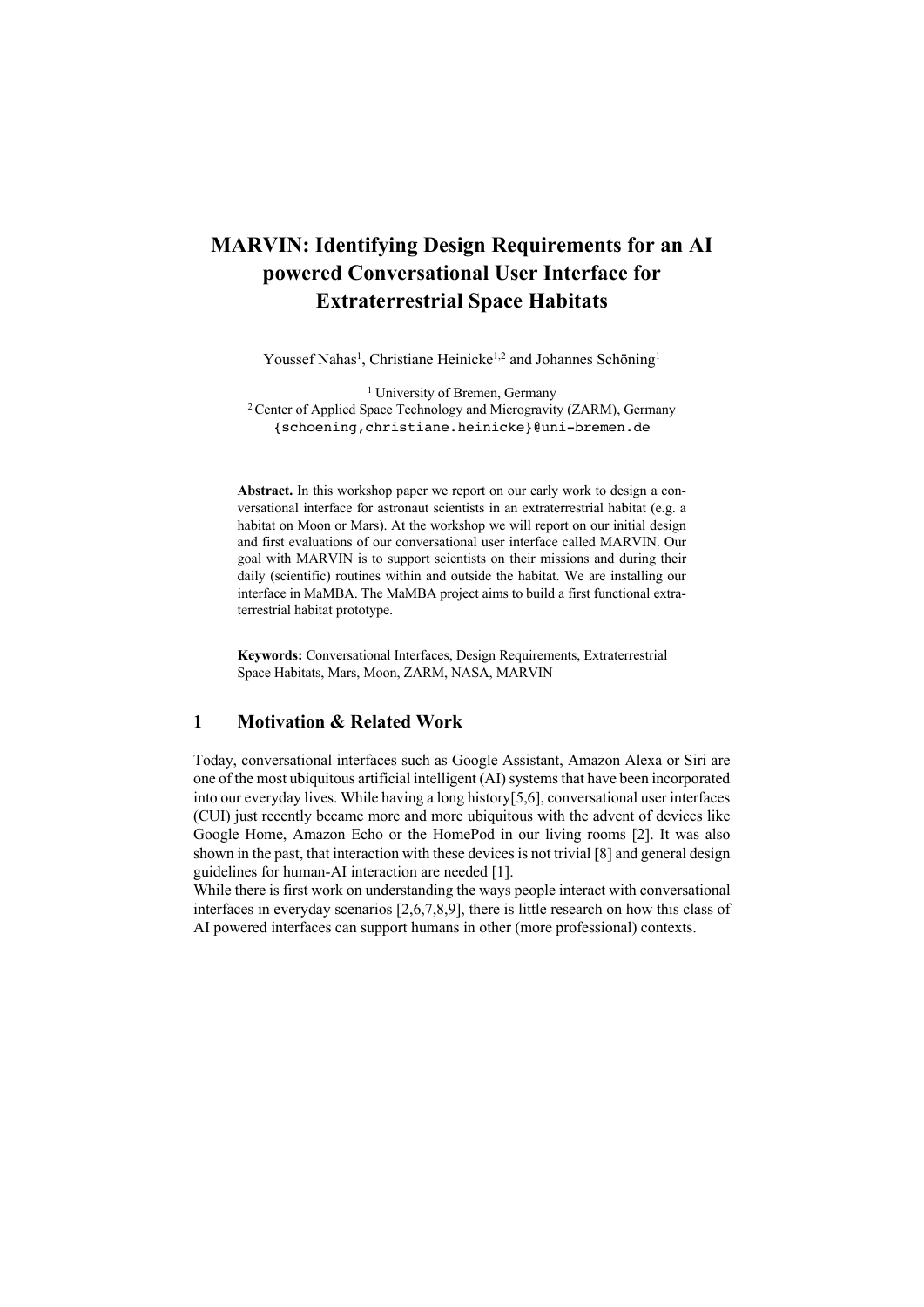

**Figure 1:** Rendering of six MaMBA modules and an airlock on the Moon covered artificial cave.

Extraterrestrial habitats are an extreme example for such a professional context. It is very likely that conversational interfaces will support astronauts on their often very long and challenging missions and assist them performing research tasks during space flight or planetary exploration missions. For example, a first prototype of a CUI called  $CIMON<sup>1</sup>$  was recently tested on the International Space Station (ISS). CIMON is a CUI that runs IBM's Watson technology to mainly help astronauts with their daily tasks (many of them not mission critical by design). Besides that, there are also many examples in Sci-Fi literature and movies. Most prominently are HAL 9000 in the movie Space Odyssey and the "Computer" in the Star Trek franchise. Nevertheless, the requirements of a CUI in a habitat on a planetary body other than Earth will be different from one in a space station orbiting Earth.

## **2 MARVIN**

We have the unique opportunity to study requirements of a CUI for a space habitat within MaMBA (Moon and Mars Base Analog). MaMBA [4] aims to build a first functional extraterrestrial habitat prototype. The habitat is developed at the ZARM in Bremen, Germany, and comprises five to six connected, but independent modules. In its final state, the habitat is intended to serve for testing technologies such as life support, power systems, and remotely operated set-ups communication [4]. A mock-up of the first module, the laboratory module, has recently been completed and first preliminary tests were run in late June 2019.

The first test consisted of a crew of 4 scientists performing biological and geological experiments in the module. During the test, we had a microphone and speaker within a 3D printed case in the module that acted as our *Wizard of Oz*[3] prototype of MARVIN. The analog astronauts were instructed that there would be a CUI installed in the module, but they were not aware that MARVIN was a *Wizard of Oz* prototype during the evaluation. The astronauts could trigger MARVIN and subsequently received responses from the operator. In the workshop we will report first insights on the needs and requirements of MARVIN and discuss potential challenges.

<sup>&</sup>lt;sup>1</sup> https://www.space.com/42574-ai-robot-cimon-space-station-experiment.html